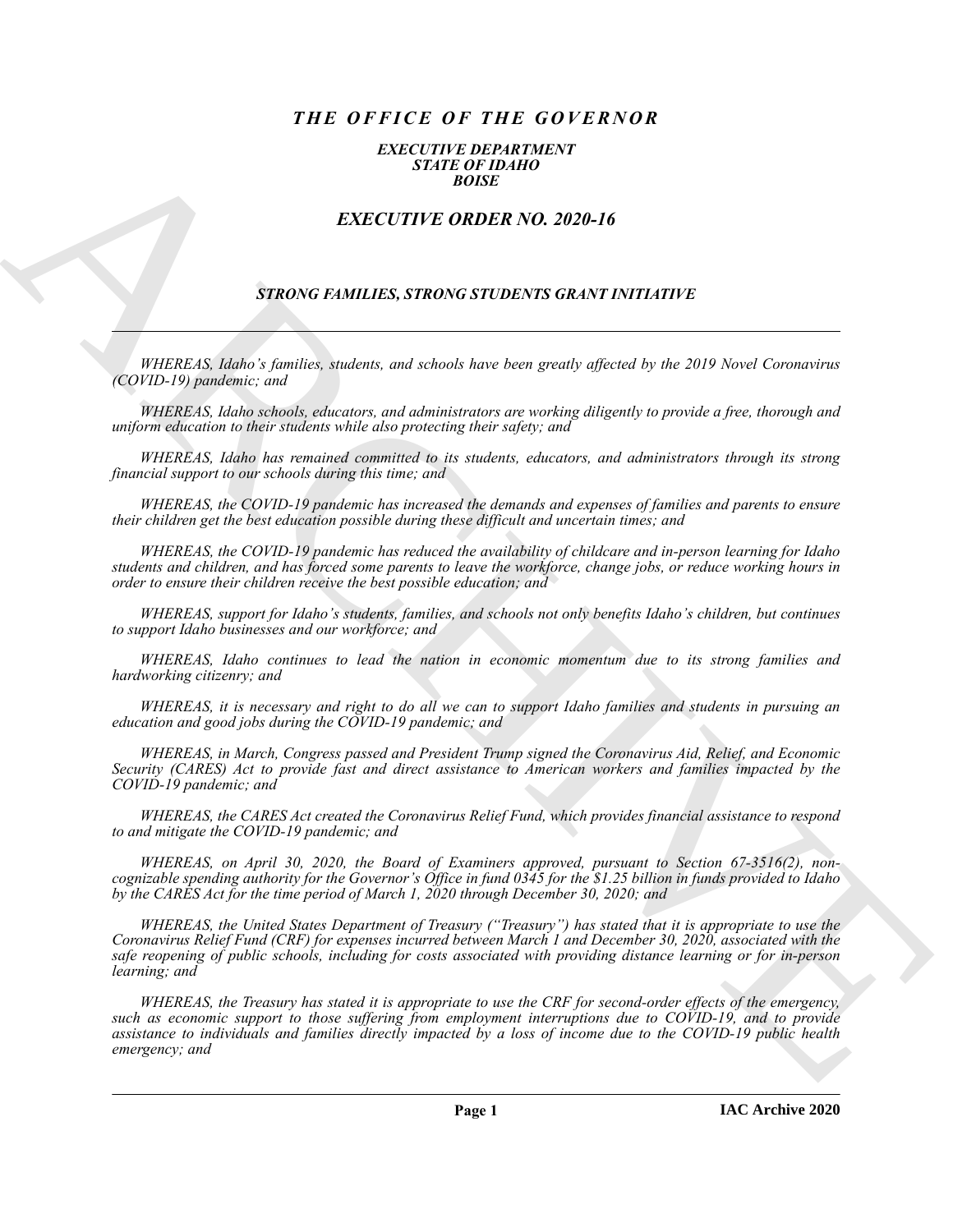Executive Order of the Governor<br>Streng Families, Streng Families, Streng Suidents Grant International Control or the Company Suidents Grant International Control or the company of the Company of the Company of the Company *WHEREAS, Idaho's Coronavirus Financial Advisory Committee (CFAC) convened on September 15, 2020, and determined that, in its judgment, expenditures for the Strong Families, Strong Students Grant Initiative met the requirements of the CARES Act and direction from the U.S. Department of Treasury on the proper uses of the CRF, and found this use to be necessary to provide support to aid Idaho families, parents, and students to respond to and mitigate the COVID-19 pandemic and to provide those families with economic support to aid in Idaho's recovery from the COVID-19 pandemic; and*

*WHEREAS, I agree with the conclusions of CFAC and find that the Strong Families, Strong Students Grant Initiative is necessary to Idaho's response to the COVID-19 pandemic and to provide Idaho families with economic support to aid in Idaho's recovery from the COVID-19 pandemic; and*

*WHEREAS, the Governor is authorized to utilize all resources of the state and to transfer the function of state departments and agencies or units thereof for the purpose of performing or facilitating emergency services, pursuant to Section 46-1008(5)(b) and (c), Idaho Code; and*

*WHEREAS, the Idaho Constitution, Article IX, Section 1 requires the establishment and maintenance of "a general, uniform and thorough system of public, free common schools" in Idaho; and* 

*WHEREAS, the Idaho Constitution, Article IX, Section 2 vests the "general supervision of the state educational institutions and the public school system of the state of Idaho" with the State Board of Education; and*

*WHEREAS, under Idaho Code, 33-101, the State Board of Education has general supervision, governance and control of the public school systems; and*

*WHEREAS, under Idaho Code, 33-107, the Board of Education has statutory authority to perform all duties prescribed for it by the school laws of the state, has the authority to acquire, hold, and dispose of interests in real and personal property, and the general supervision through its executive offices such as the Office of the State Board of Education and the Department of Education, of all entities of public education supported by state funds; and*

*WHEREAS, under Idaho Code, 33-110, the State Board of Education is designated as the state educational agency, which is authorized to negotiate and contract with the federal government, and to accept financial or other assistance from the federal government; and*

*WHEREAS, under Idaho Code section 33-125, the State Department of Education is established as an executive agency of the State Board of Education and the State Superintendent of Public Instruction, as the executive officer of the State Department of Education, has "the responsibility for carrying out policies, procedures and duties authorized by law or established by the state board of education for all elementary and secondary school matters."*

*NOW, THEREFORE, I, Brad Little, Governor of the State of Idaho, by virtue of the authority vested in me by the Constitution and laws of this state do hereby order that:*

- 1. The Strong Families, Strong Students Grant Initiative is hereby created to assist families in paying eligible expenses to support their children's education and that were incurred on or after March 1, 2020.
- 2. The total amount allocated for the Strong Families, Strong Students Grant Initiative will be \$50 million from the Coronavirus Relief Fund. Eligible families may receive a grant of up to \$1,500 per student and a maximum of \$3,500 per family.
- 3. The State Board of Education is to administer the Strong Families, Strong Students Grant Initiative, and to set the eligibility criteria for the recipients and expenses.